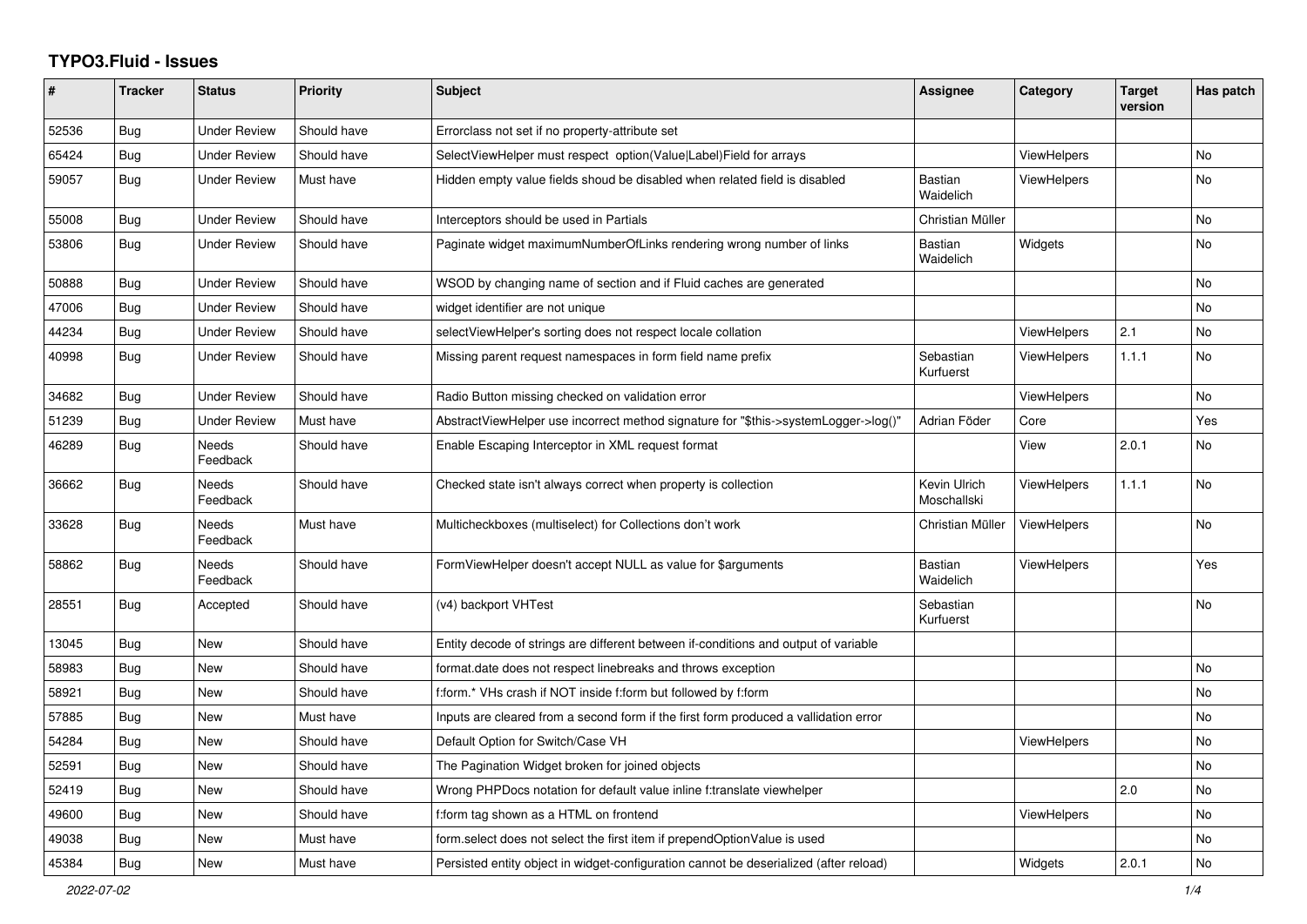| ∦     | <b>Tracker</b> | <b>Status</b>       | <b>Priority</b> | <b>Subject</b>                                                                                              | <b>Assignee</b>        | Category    | <b>Target</b><br>version | Has patch |
|-------|----------------|---------------------|-----------------|-------------------------------------------------------------------------------------------------------------|------------------------|-------------|--------------------------|-----------|
| 40064 | Bug            | New                 | Must have       | Multiselect is not getting persisted                                                                        |                        | ViewHelpers |                          | No        |
| 39990 | Bug            | New                 | Should have     | Same form twice in one template: hidden fields for empty values are only rendered<br>once                   |                        | Core        |                          | No        |
| 38369 | Bug            | New                 | Must have       | Resource ViewHelpers should not fall back to request package                                                |                        | View        |                          | No        |
| 37619 | Bug            | New                 | Should have     | Fatal Error when using variable in name attribute of Section ViewHelper                                     |                        | ViewHelpers |                          | No        |
| 36655 | Bug            | New                 | Should have     | Pagination Links                                                                                            |                        | Widgets     |                          | No        |
| 33551 | Bug            | New                 | Must have       | View helper values break out of a partial scope                                                             | Sebastian<br>Kurfuerst | Core        |                          | No        |
| 28554 | Bug            | <b>New</b>          | Should have     | (v4) implement feature flag to disable caching                                                              |                        |             |                          | No        |
| 28553 | Bug            | New                 | Should have     | improve XHProf test setup                                                                                   |                        |             |                          | No        |
| 28552 | Bug            | New                 | Should have     | (v5) write ViewHelper test for compiled run; adjust functional test to do two passes<br>(uncached & cached) |                        |             |                          | No        |
| 28550 | Bug            | <b>New</b>          | Should have     | (v4) make widgets cacheable, i.e. not implement childnodeaccess interface                                   |                        |             |                          | No.       |
| 28549 | Bug            | New                 | Should have     | make widgets cacheable, i.e. not implement childnodeaccess interface                                        |                        |             |                          | No        |
| 27607 | Bug            | New                 | Must have       | Make Fluid comparisons work when first element is STRING, second is NULL.                                   |                        | Core        |                          | No        |
| 12863 | Bug            | New                 | Should have     | Attributes of a viewhelper can't contain a '-'                                                              | Sebastian<br>Kurfuerst | Core        |                          | No        |
| 8648  | Bug            | New                 | Should have     | format.crop ViewHelper should support all features of the crop stdWrap function                             |                        | ViewHelpers |                          | No        |
| 3481  | Bug            | New                 | Should have     | Use ViewHelperVariableContainer in PostParseFacet                                                           |                        | Core        |                          | No        |
| 60856 | Bug            | New                 | Must have       | Target attribute not supported by the form viewhelper                                                       |                        | ViewHelpers |                          | Yes       |
| 30937 | Bug            | New                 | Should have     | CropViewHelper stringToTruncate can't be supplied so it can't be easily extended                            |                        | ViewHelpers |                          | Yes       |
| 52640 | Feature        | <b>Under Review</b> | Should have     | Create an UnlessViewHelper as opposite to the IfViewHelper                                                  | Marc Neuhaus           |             |                          | No        |
| 49756 | Feature        | <b>Under Review</b> | Should have     | Select values by array key in checkbox viewhelper                                                           |                        |             |                          | No        |
| 46257 | Feature        | <b>Under Review</b> | Should have     | Add escape sequence support for Fluid                                                                       |                        | Core        |                          | No        |
| 43346 | Feature        | <b>Under Review</b> | Should have     | Allow property mapping configuration via template                                                           | Karsten<br>Dambekalns  | ViewHelpers | 2.1                      | No        |
| 45345 | Feature        | Needs<br>Feedback   | Should have     | Easy to use comments for fluid that won't show in output                                                    |                        |             |                          |           |
| 33394 | Feature        | Needs<br>Feedback   | Should have     | Logical expression parser for BooleanNode                                                                   | <b>Tobias Liebig</b>   | Core        |                          | No        |
| 8989  | Feature        | Needs<br>Feedback   | Could have      | Search path for fluid template files                                                                        |                        | View        |                          | No        |
| 3291  | Feature        | Needs<br>Feedback   | Should have     | Cacheable viewhelpers                                                                                       |                        |             |                          | No        |
| 9005  | Feature        | Accepted            | Could have      | Fluid Template Analyzer (FTA)                                                                               | Sebastian<br>Kurfuerst |             |                          |           |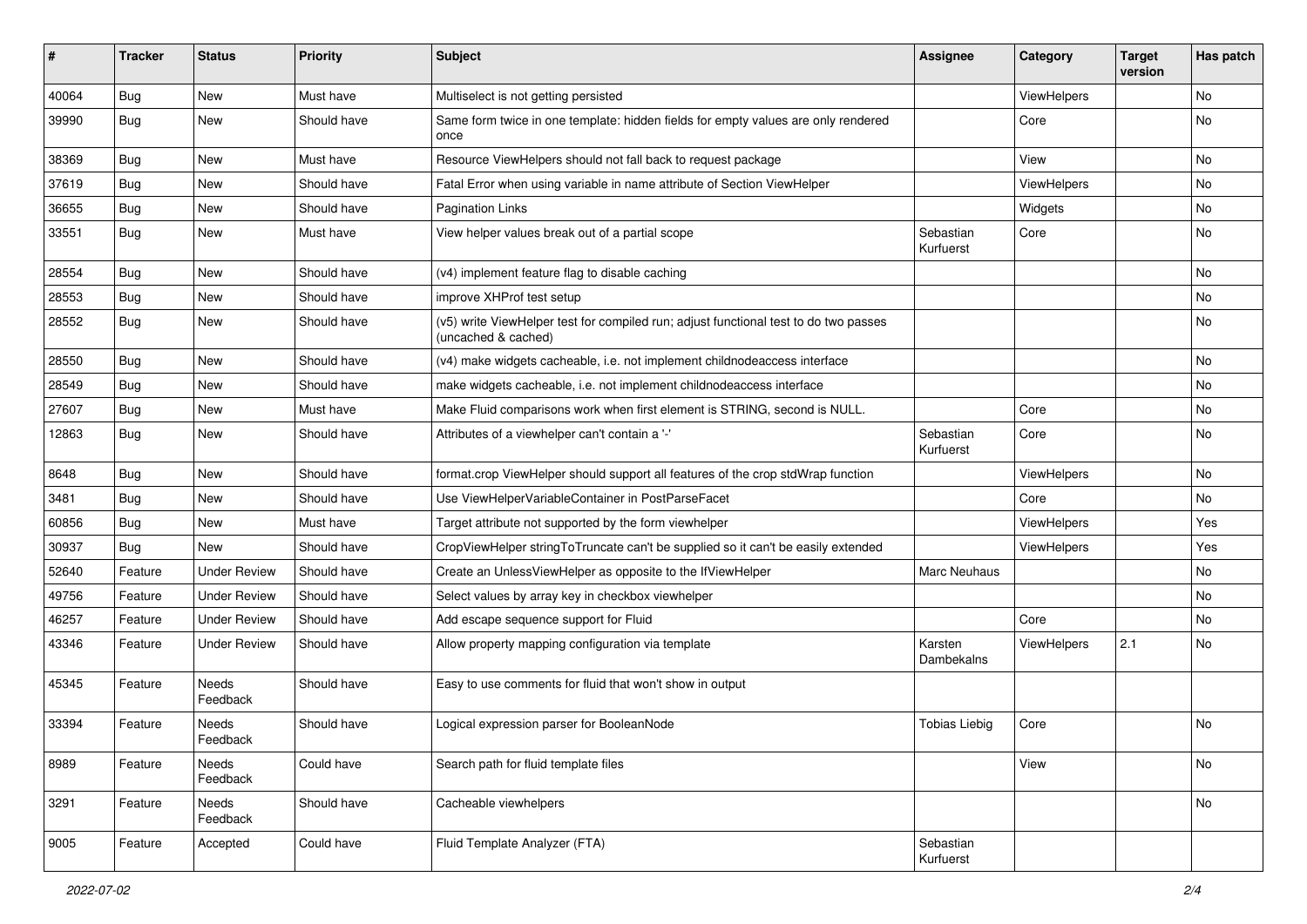| $\pmb{\#}$ | <b>Tracker</b> | <b>Status</b>       | <b>Priority</b> | <b>Subject</b>                                                                                       | <b>Assignee</b>        | Category    | <b>Target</b><br>version | Has patch |
|------------|----------------|---------------------|-----------------|------------------------------------------------------------------------------------------------------|------------------------|-------------|--------------------------|-----------|
| 5933       | Feature        | Accepted            | Should have     | Optional section rendering                                                                           | Sebastian<br>Kurfuerst | ViewHelpers |                          | No        |
| 48355      | Feature        | New                 | Could have      | Assign output of viewhelper to template variable for further processing.                             |                        |             |                          |           |
| 9514       | Feature        | New                 | Should have     | Support explicit Array Arguments for ViewHelpers                                                     |                        |             |                          |           |
| 4704       | Feature        | New                 | Should have     | Improve parsing exception messages                                                                   |                        | Core        |                          |           |
| 1907       | Feature        | New                 | Could have      | Default values for view helpers based on context                                                     |                        | Core        |                          |           |
| 62346      | Feature        | New                 | Could have      | f:comment should have high precende                                                                  |                        | Core        | 3.x                      | No        |
| 60271      | Feature        | New                 | Should have     | Paginate viewhelper, should also support arrays                                                      |                        |             |                          | No        |
| 60181      | Feature        | New                 | Could have      | Caching mechanism for Fluid Views/Templates                                                          |                        | View        |                          | No        |
| 60003      | Feature        | New                 | Should have     | Add required-Attribute to f:form.password                                                            |                        | ViewHelpers |                          | No        |
| 51277      | Feature        | New                 | Should have     | ViewHelper context should be aware of actual file occurrence                                         |                        |             |                          | No        |
| 51100      | Feature        | New                 | Must have       | Links with absolute URI should have the option of URI Scheme                                         |                        | ViewHelpers |                          | No        |
| 46545      | Feature        | New                 | Should have     | Better support for arrays in options of SelectViewHelper                                             |                        |             |                          | No        |
| 45153      | Feature        | New                 | Should have     | f:be.menus.actionMenuItem - Detection of the current select option is insufficient                   |                        |             |                          | No        |
| 42397      | Feature        | New                 | Should have     | Missing viewhelper for general links                                                                 |                        |             |                          | No        |
| 40081      | Feature        | New                 | Should have     | Allow assigned variables as keys in arrays                                                           |                        |             |                          | No        |
| 39936      | Feature        | New                 | Should have     | registerTagAttribute should handle default values                                                    |                        | ViewHelpers |                          | No        |
| 38130      | Feature        | New                 | Should have     | Checkboxes and multiple select fields should have an assignable default value                        |                        |             |                          | No        |
| 37095      | Feature        | New                 | Should have     | It should be possible to set a different template on a Fluid TemplateView inside an<br>action        | Christopher<br>Hlubek  |             |                          | No        |
| 36410      | Feature        | New                 | Should have     | Allow templates to send arguments back to layout                                                     |                        | ViewHelpers |                          | No        |
| 33215      | Feature        | New                 | Should have     | RFC: Dynamic values in ObjectAccess paths                                                            |                        |             |                          | No        |
| 31955      | Feature        | New                 | Should have     | f:uri.widget                                                                                         |                        | Widgets     |                          | No        |
| 30555      | Feature        | New                 | Could have      | Make TagBuilder more extensible                                                                      |                        | Core        |                          | No        |
| 10472      | Feature        | New                 | Could have      | Fluid Standalone distribution                                                                        |                        | Core        |                          | No        |
| 3725       | Feature        | New                 | Could have      | CSS Engine                                                                                           | Christian Müller       | ViewHelpers |                          | No        |
| 36559      | Feature        | <b>New</b>          | Could have      | New widget progress bar                                                                              |                        |             |                          | Yes       |
| 7608       | Feature        | New                 | Could have      | Configurable shorthand/object accessor delimiters                                                    |                        | Core        |                          | Yes       |
| 5636       | Task           | <b>Under Review</b> | Must have       | Form_RadioViewHelper and CheckBoxViewHelper miss check for existing object<br>before it is accessed. |                        |             |                          | No        |
| 46091      | Task           | Needs<br>Feedback   | Should have     | Show source file name and position on exceptions during parsing                                      |                        |             |                          | No        |
| 8491       | Task           | Needs<br>Feedback   | Should have     | link.action and uri.action differ in absolute argument                                               | Karsten<br>Dambekalns  | ViewHelpers |                          | No        |